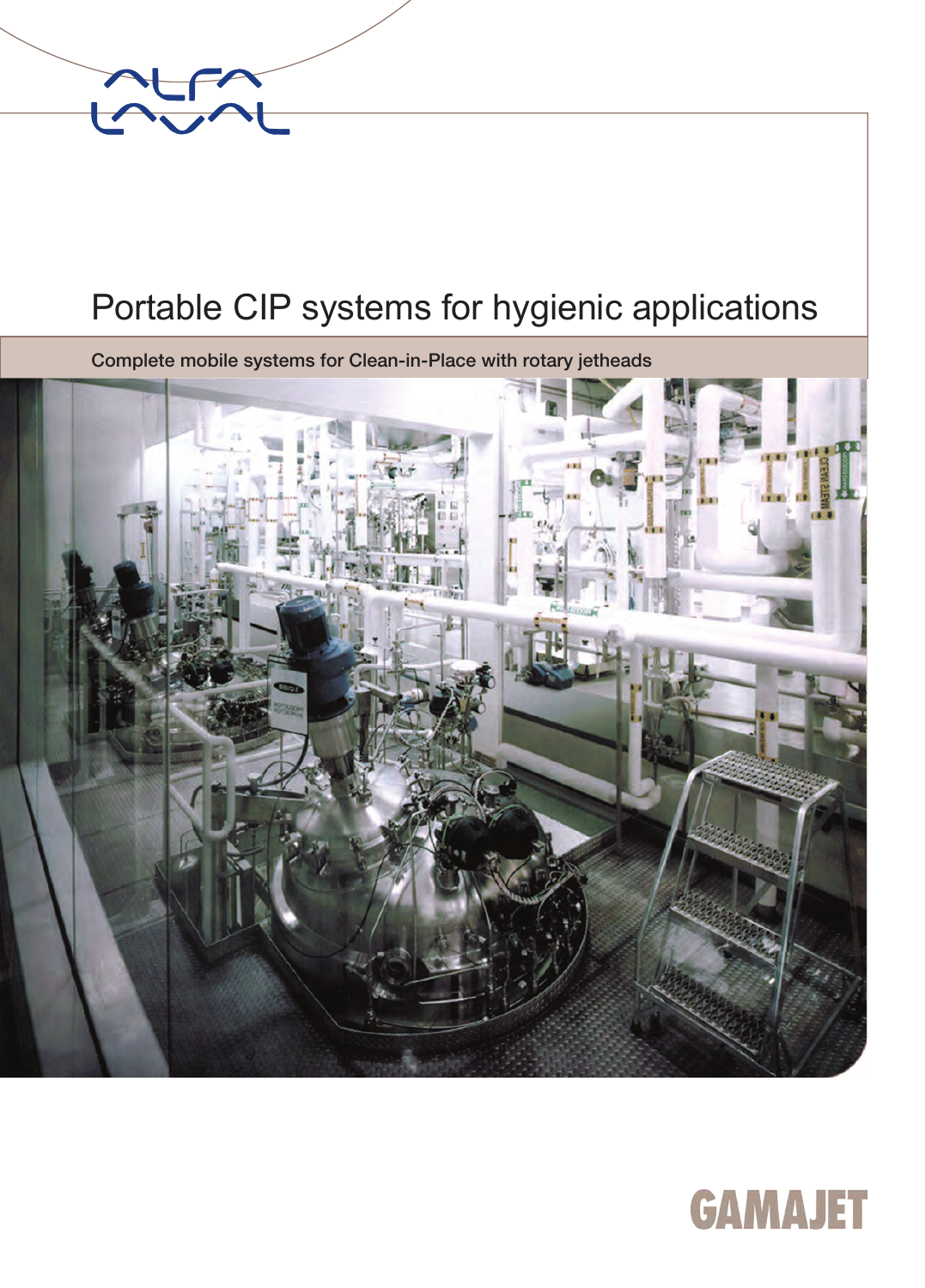

### **Hygienic** standard systems

Your plant infrastructure doesn't need a complete overhaul to optimize your tank and tote cleaning-in-place (CIP) process. Our mobile CIP systems are made-to-order for your plant's operating parameters, delivering the required pressure and flow for a faster, better clean.

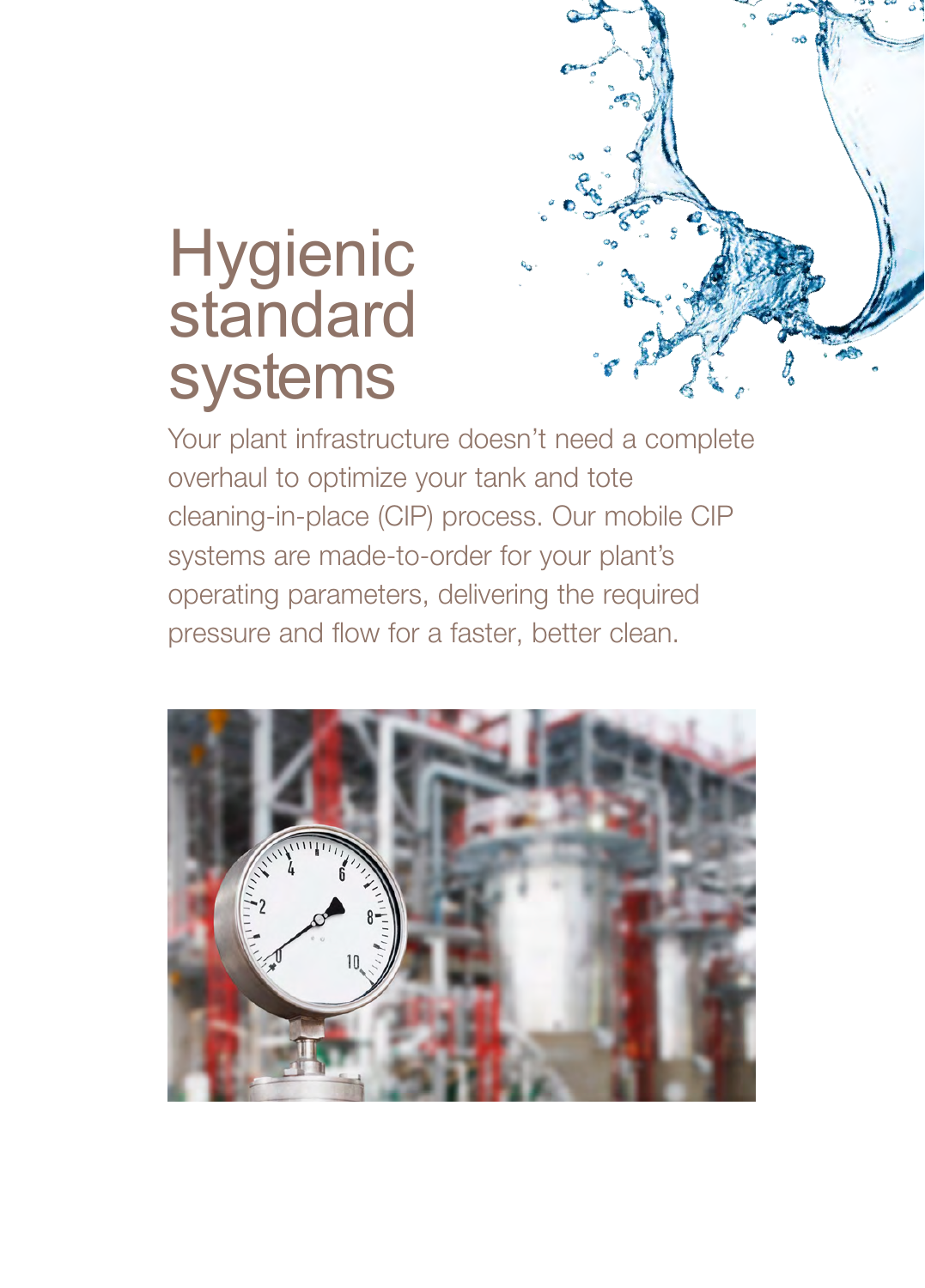### Sani

Our sanitary centrifugal pump powers:

- One Alfa Laval GJ A6 or TJ20G at 15 gpm and 90-110 PSI
- Two Alfa Laval GJ A6's or TJ20G's at 15 gpm/ea and 90-110 PSI
- One Alfa Laval GJ PF FT at 30+ gpm and 90-110 PSI

#### **Sanitary centrifugal p**ump operating conditions:

- 15-60+ gpm at 90-110 PSI
- Three phase 230/460 Volt
- **TEFC** standard
- 3500 RPM
- Triclamp connections

#### Control panel:

• On/off feature with a timer ranging from three seconds to 100 hours Dual wiring for three phase 230v or 460v

- Includes 25' cord; plug not provided Custom stainless steel platform truck:
- 48" L x 25" W x 37" H
- Non-marring 6" locking casters

#### Supply hose:

• 1" diameter x 25' long food grade hose rated for 150 psi and 190° F S/S TC E/E

*If your existing plant infrastructure isn't capable of supplying the necessary conditions to power a rotary jet head for tank cleaning, our portable pump on a cart is the solution.* 

*All we need to know to create a portable CIP skid at an economical price is the flow rate and electrical power of your facility.* 

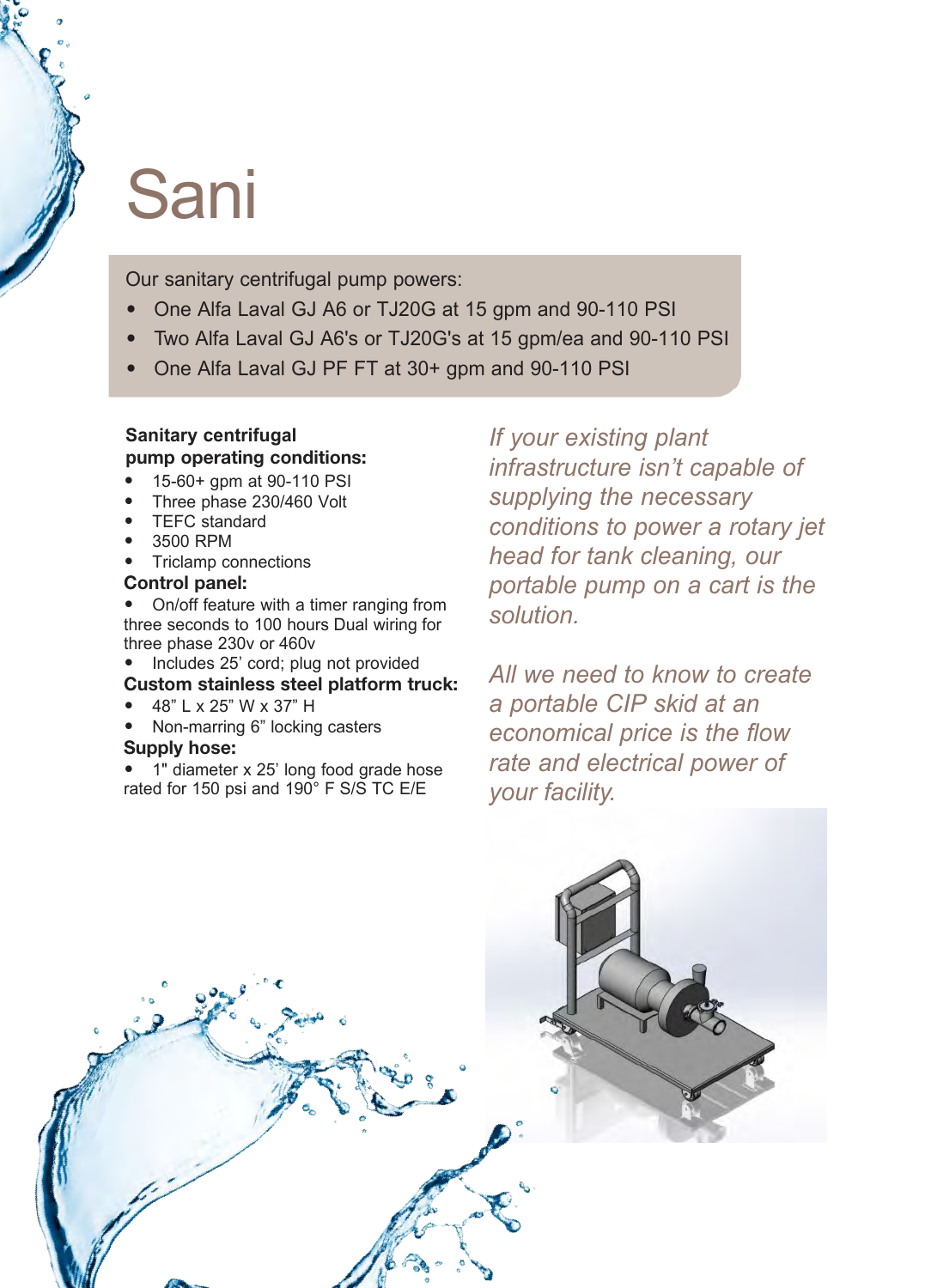# Sani D

Our sanitary centrifugal pump powers:

- One Alfa Laval A6 at 15 gpm and 90-110 PSI
- Two Alfa Laval GJ A6's at 30 gpm/ea and 90-110 PSI
- One Alfa Laval GJ PF FT at 30+ gpm and 90-110 PSI
- One Alfa Laval A8 at 60+ gmp and 90-110 PSI

#### **Centrifugal p**ump operating conditions:

- 15-80+ gpm at 90-100 PSI
- Three phase 230/460 Volt
- TEFC standard
- 3500 RPM
- 7.5 15 HP
- Triclamp connections

#### **Dosing pump**

- Up to 147 GPH Flow Rate  $(3 5\%)$ dosing rate based upon total flow of system)
- PVC Construction with Viton Elastomers Standard
- +/- 1% Adjustable Accuracy
- 3 Phase 230/460V, TEFC, 3500 RPM,  $\frac{1}{4}$  HP
- 1" NPT Connections
- Back Pressure, Pressure Relief and Degassing Valves included

#### Control panel:

- On/off feature with timer ranging from three seconds to 100 hours
- Dual wiring for three phase 230v or 460v

Separate timers to control total run time and Dosing Pump Start and Stop with above range

- Includes 25' cord; plug not included **Custom stainless steel platform truck:**
- 48" L x 32" W x 41" H
- Non-marring 6" locking casters **Supply hose:**

• 1½" diameter x 25' L Goodyear Verizon rated for 300 psi and 190° F S/S TC E/E

**All necessary flanges and hardware** 

*Our portable systems with chemical dosing on a cart features adjustable timers in the control panel. This controls main pump and dosing pump run time, allowing for adjustable times for a pre-rinse, chemical dosing wash and a post rinse.*

*All that is needed is the proper flow rate, dosing chemical and power source to create your portable CIP cleaning cart.*



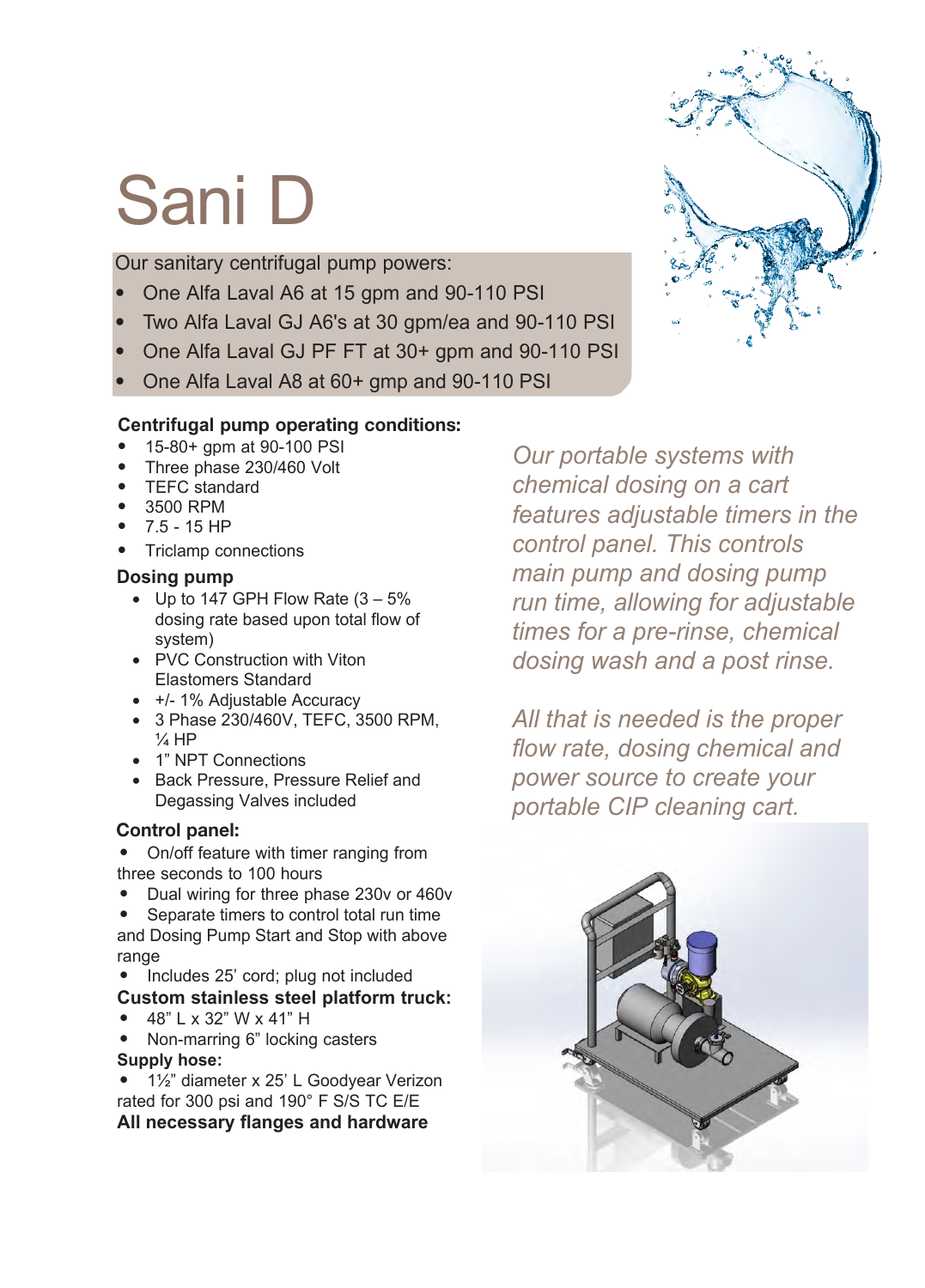## Case story



**Reduced Chemical Usage and Time Spent Cleaning at a Personal Care Plant**

**A Personal Care Facility located in Memphis, Tennessee utilized a series of 8 storage tanks and process vessels, each with center agitators. The company manufactures a variety of water resistant lotions and experienced severe difficulties in cleaning the tanks between each batch. Their cleaning method included a pre-rinse with DI water, followed by a boiling out process that utilized 864,560 kg of ethanol per year. This is an excessive amount of a very costly solution to ensure effectiveness.**

**The company purchased an Alfa Laval mobile CIP system with rotary impingement. The process included two Alfa Laval GJ9 rotary jethead tank cleaning devices. The machines were strategically placed at the top of the tank through a 3" triclover inlet, around the agitators to ensure no areas were missed. The blades were not agitated during the cleaning, except for a mid-cycle "jog" to ensure a few potential shadow areas were sufficiently cleaned. The machines were configured to operate at 180 psi and 22 gallons per minute, per device. Based on the residue, this configuration offered the most efficient cleaning for the residue, resulting in 10-15 lbs. of force at the furthest distance, the bottom corners of the tank. The machines ran for a 15 minute open cycle pre-rinse to remove the bulk of the residue. Afterward, a 35 minute re-circulated wash with a 1% caustic concentrate was run, allowing for the rotary jethead machines to make 3 complete 360-degree indexing patterns (meaning every part of the tank was hit three times). This was followed by an un-circulated 10-minute final rinse with the ethanol solution.**

#### **RESULTS**

**The total cleaning time took 1 hour per tank, an 88% reduction in time. Ethanol usage was reduced by 53%; resulting in a \$457,833.00 savings and revenue recovered (based off of a \$4,700 per hour tank revenue) amounting to \$9.97 million. Additional savings in energy and labor were also experienced but not documented.**